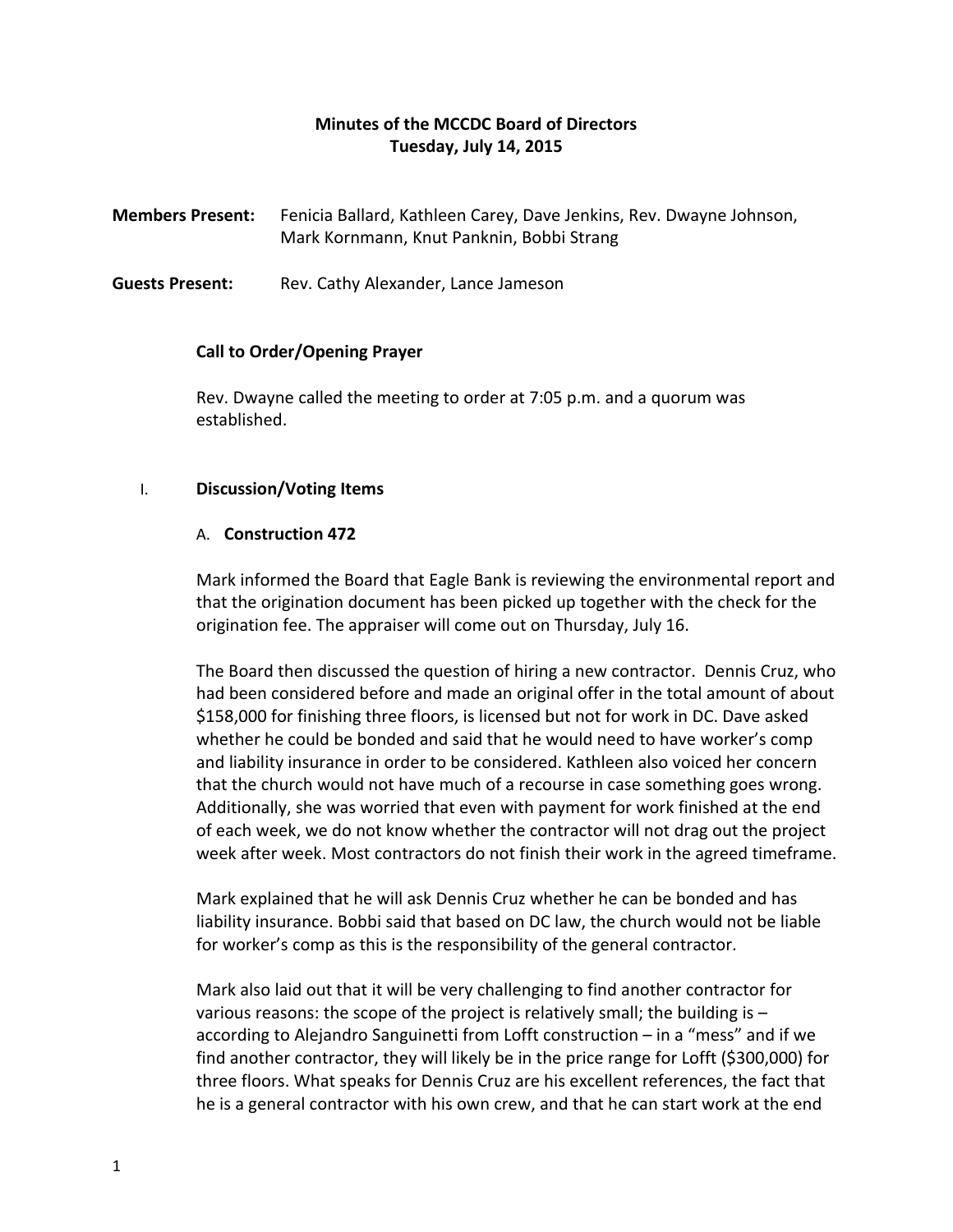of the month. He also said that he would ask Crescent for someone to look at the work completed each week and that we have the scope of work definition which should minimize the risk of running into unforeseen costs.

Mark moved to hire Dennis Cruz as general contractor to complete work at 472, starting with replacement of the windows and finishing the main and top floor units first only. Rev. Dwayne seconded and the motion carried with six yes votes and one no vote (Dave Jenkins).

He and Rev. Cathy are also working on a letter for the congregation with the theme "We've come this far by faith" to inform the church about the financial situation (e.g. additional income from Unity Fellowship etc.). The plan would be to send an eBlast by Saturday and have a forum on Sunday. Rev. Cathy said that we have a revised spending plan which reflects what the original budget did not account for. Mark expressed his concern about the timeline. We absolutely have to avoid being confused about the message for the congregation. Additionally, the Board has not looked at the revised spending plan yet. His suggestion is to discuss this at next week's Board meeting and present it on Sunday, July  $19<sup>th</sup>$  to the congregation.

Dave agreed on the message and said that according to the numbers in the bulletin, we are ahead of budget right now. We need to make sure the message is right.

#### B. **Finances**

Kathleen gave a summary of the financial picture based on a profit and loss statement for 2015 (actual numbers until June and projected numbers until December 2015).

Rev. Dwayne said that the congregation is in its giving faithful to the budget and that giving is actually ahead of budget in the past weeks. However, the mortgage costs of about \$2,000 per week were not envisioned in the original budget for the year and that is why it needs to be revised. Lance added that only \$10,000 had been budgeted for mortgage costs in 2015, which is a little more than one month's payment.

Rev. Dwayne also reported from his meeting with MCC's Director of Operations to talk about MCCDC's tithing to the denomination. The denomination appreciates that we are communicating and reaching out early instead if just cutting part of our tithes. There will be a follow up conversation on the church's tithing in four months. Mark pointed out that the profit and loss statement projects a total deficit of \$- 65,275 for the end of the year. In order to be consistent with the 45 year anniversary campaign letter to the congregation, we should dedicate the first \$65,000 raised towards church finances. He asked about the balances in the accounts, and Kathleen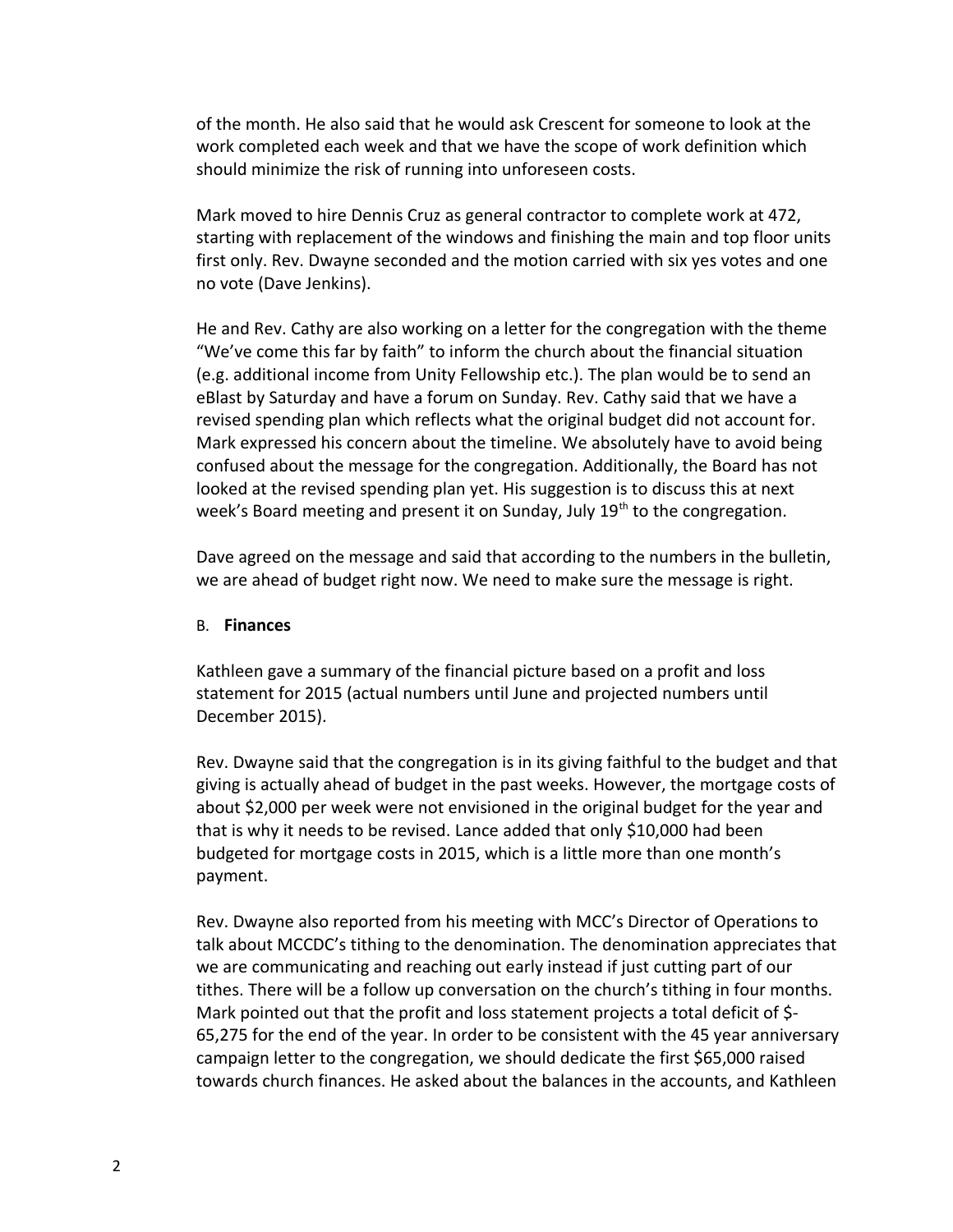reported that the church had a total balance of \$25,008.71 in its checking/savings account as of July 14, 2015.

Mark also suggested taking the origination fee out of the Eagle Bank loan once it has been approved and pay it back to the general account. Eagle Bank has asked us to open a new checking account for revenue generated from 472, and Kathleen suggested we should use that account to put the loan money in there, pay revenue into the same account and also use it for the 472 building's expenses/bills.

The Board then discussed the communication strategy for the church forum on Sunday. Mark will start with an update on 472 and the contractor, and Kathleen and Rev. Dwayne will talk about finances. However, the Board as a whole will be present and available for questions and comments. The Board also decided to hand out the profit and loss statement to the congregation. This will allow an open and transparent discussion on the financial situation of the church.

### C. **45 Years Anniversary Campaign**

Rev. Dwayne asked for comments on the campaign letter that he had prepared and that included input from some Board members already. The letter and campaign "45 Years: We've Come This Far By Faith" reflects our history and lays out three goals: build our church congregation, reach out into the community with focused efforts, and put our church finances on solid ground. He said that the series of church forums with Rev. Elder Don Eastman was mainly designed around answering the question what does MCCDC want to be known for in the future / what is our niche?

Brian Scott had suggested to spell out in more detail what MCCDC plans to do with the funds raised through the campaign that will not go toward the church's finances (\$80,000). Board members suggested that it would serve as seed money for implementing the vision that will come out of the process led by Rev. Elder Don Eastman.

Mark suggested that the letter to the congregation should include a pledge card and return envelope. The letter will go out through mail, email and eBlast at the end of next week (July 23-24) and Rev. Dwayne will include it in his sermon on July 25<sup>th</sup> and he will mention highlights at the church forum this Sunday. Mark will also prepare a banner for the last Sunday in July.

Kathleen added that apart from the 45-year anniversary campaign, the church needs a more structured stewardship campaign every year. That campaign should start this year around the budget process in November and should include pledge cards and feedback from the church on where members of the congregation are on their pledges throughout the year 2016.